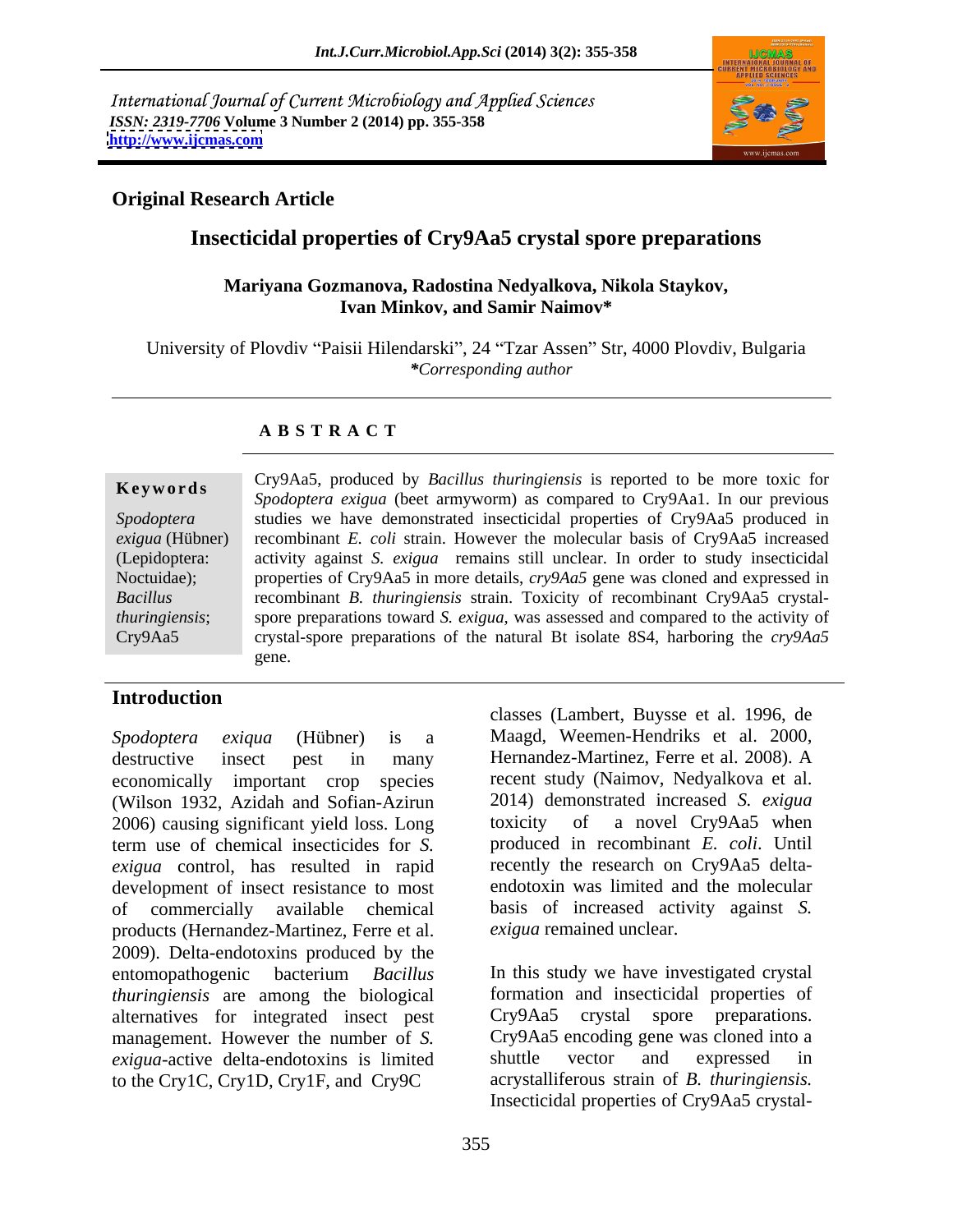# **transformation.**

The vector pSB629, and the shuttle vector pSB634 used in this study, have been described before (de Maagd, Kwa et al. 1996, Sasaki, Asano et al. 1996) and were **Results and Discussion** kindly provided by T. Yamamoto. To clone the *cry9Aa5* gene between the *cry1Ca* promoter and *cry1Ac* terminator, the *Nco*I-*BamH*I (*cry1Ca*) fragment of against *S. exigua* a comparison of pSB629 was replaced by the *Nco*I-*BamH*I insecticidal activity of preparations of the fragments of pCIz1, described earlier (Naimov, Nedyalkova et al. 2014). The strain expressing only *cry9Aa5* was resulting plasmid (pSB629-9Ax) was conducted. digested with *Apa*I-*Sac*I, and the expression cassette was cloned into the previously (He, Liu et al. 2000). Crystal electrophoresis using a standard curve of microscopy of Bt crystal-spore

For the *Spodoptera exigua* bioassay, a diet larvae was used with an artificial diet, as

spore preparations were assessed and described earlier (Boncheva, Dukiandjiev compared to activity of crystal-spore et al. 2006). *S. exigua* eggs were preparations produced by natural Bt isolate purchased from Andermatt Biocontrol AG, 8S4, harboring the same *cry* gene. Switzerland. The larvae mortality was **Materials and Methods concentrations** causing 50% mortality **Shuttle vectors and** *B. thuringiensis* determined by Probit analysis of results from three or more independent scored after 4 days at 28 °C. The  $(LD_{50})$  and their 95% fiducial limits were determined by Probit analysis of results from three or more independent experiments with five toxin dilutions each, using the PoloPC program (Russel, Robertson et al. 1977).

## **Results and Discussion**

To assess the insecticidal potency of Cry9Aa5 crystal spore preparations native 8S4 isolate and the recombinant Bt conducted.

*Apa*I-*Sac*I sites of pSB634 giving pCIz2. used in this study were produced by small- The shuttle vector was introduced via *E.*  scale fermentation in 0.5 L flasks. Both the *coli* strain GM2163 (*dam, dcm, hsdR*) into recombinant *B. thuringiensis* strain as well the *cry*-negative *B. thuringiensis* strain as the isolate 8S4 sporulated, and formed Bt51 by electroporation, as described inclusion bodies, crystalline or otherwise. production and purification were in a recombinant strain, Cry9Aa5 forms performed as described earlier (Naimov, regular crystals (panel A), while under the Martens-Uzunova et al. 2006). Protein same conditions the native 8S4 isolate concentrations were estimated in duplicate formed inclusion bodies with no regular by SDS-polyacrylamide gel shape (panel B). Although the light bovine serum albumin. Protein bands preparations at magnification 1000x did density was estimated using Image Studio not allow precise determination of the Software (LI-COR, USA). The Crystal shape, the Cry9Aa5 inclusions **Spodoptera exigua bioassay** different from the regular crystalline surface contamination assay with neonate explained by the crystal formation All Cry9Aa5 crystal-spore preparations As it is shown in Figure 1, when produced microscopy of Bt crystal-spore produced by isolate 8S4 were clearly structures formed in the recombinant strain. This observation might be dynamics and the presence, respectively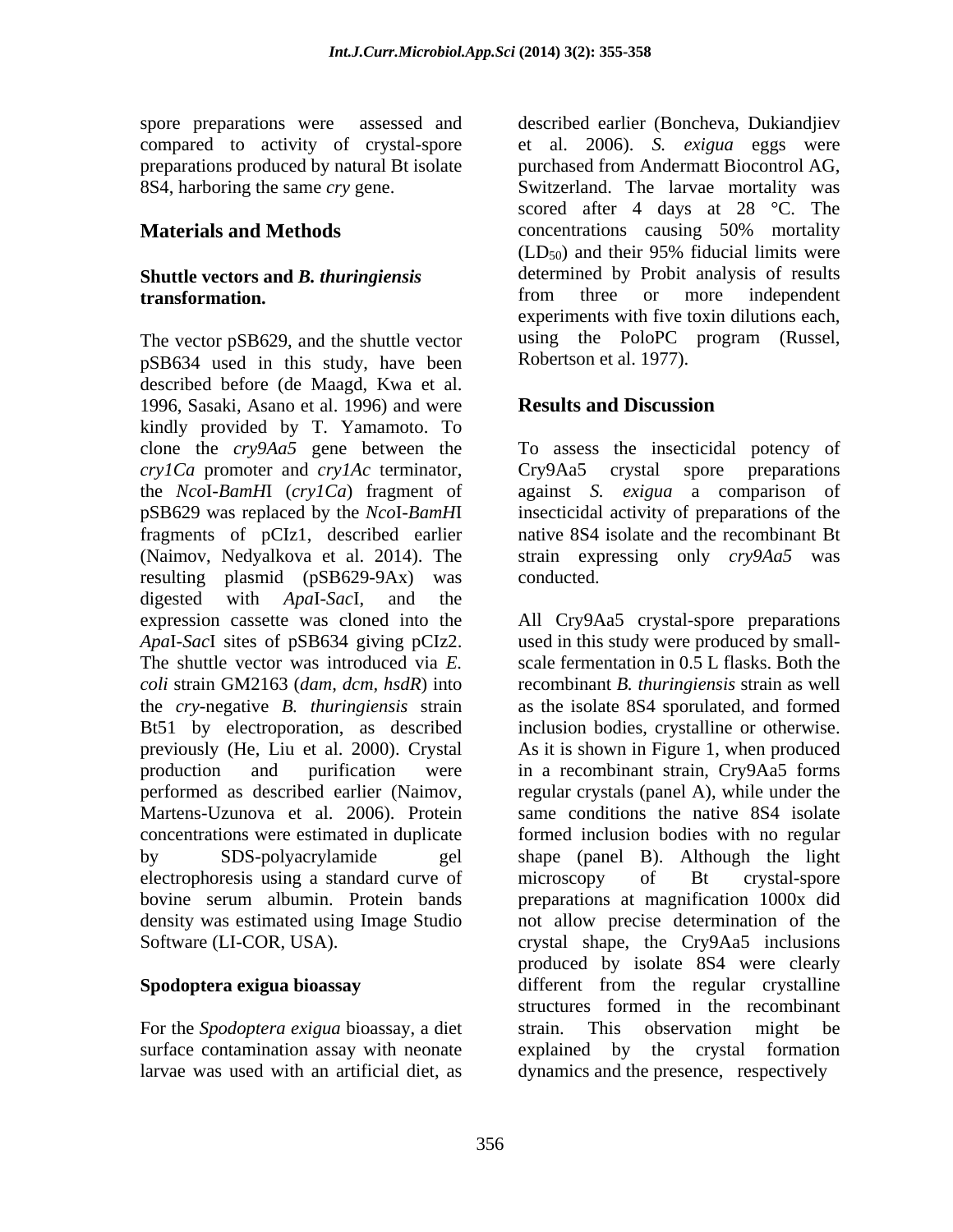**Figure.1** Light microscopy of Cry9Aa5 crystals/ inclusions produced in natural *B.thuringiensis* isolate 8S4 (panel A) and in recombinant *B. thuringiensis* Bt51 (panel B). Sp: spore; Inc: inclusion bodies; Cry: crystal



absence of additional protein components **Acknowledgement** in the inclusions from the native strains, such as chaperones or other crystal

The insecticidal activity of crystal-spore preparations against *S. exigua* was tested in a diet surface bioassay. Both native and recombinant Cry9Aa5 crystal spore Azidah, A. A. and M. Sofian-Azirun. preparations were tested and LD50 values of 1322.4 ng/cm<sup>2</sup> (95% fiducial limits  $\rho$  *is exiqua* (History G Spoughera)  $825.4 - 1654.7$  ng/cm<sup>2</sup>) and  $1227.4$  ng/cm<sup>2</sup><br>Noctuidae) on Various Host Plants  $(95\%$  fiducial limits  $1002.5\n- 1649.9$  Iournal of Entomology 3  $(3)$ : 261-266  $mg/cm^2$ ) respectively were calculated. Boncheva R S Dukiandijev I Minkov ng/cm<sup>2</sup>) respectively were calculated.<br>Comparison between toxicity of Cry9Aa5 R A de Maagd and S Naimov 2006 expressed by the native 8S4 strain and recombinant Bt51 strains showed no statistically significant difference in LD50 values for both preparations. LD50 values calculated for both Bt preparations were similar to LD50 value for *E. coli* purified  $Cry9Aa5$  protoxin  $(774.0 \text{ ng/cm2}, 95\%)$  in the efficient expression of a cloned fiducial limits  $657.4 - 954.5$  ng/cm<sup>2</sup>)  $C_{\text{rvII}}$ A delta-endotoxin gene in reported earlier (Naimov, Nedyalkova et al. 2014). Based on this finding we conclude that Cry9Aa5 by itself is the only toxicity determinant required for  $K_{\text{left}}$  T Yamamoto B Schinner insecticidal activity of the native Bt 8S4<br>insecticidal activity of the native Bt 8S4 absence of aditional protein compension<br>
in the inclusions from the native strains.<br>
Acknowledgement<br>
in the inclusions from the native strains.<br>
Proteins (Crickmore and Ellar 1992, Shi<br>
Proteins (Crickmore and Ellar 1992,

proteins (Crickmore and Ellar 1992, Shi, action: Bt toxins for insect control. This Zeng et al. 2008, Diaz-Mendoza, Bideshi research was partially supported by the et al. 2012). FP7 BioSUPPORT project and the We would like to acknowledge COST 862 Bulgarian Science Fund.

## **References**

- $(95\% \text{ fiducial limits} \quad \text{prime} \quad \text{(Hiihner)} \quad \text{(I enidontera)}$ ) and  $1227.4 \text{ ng/cm}^2$  Mocturately is expected to  $\frac{1227.4 \text{ ng/cm}^2}{\text{Nortuidae}}$  on Various Host Plants 2 2006. Fecundity Study of *Spodoptera exigua* (Hübner) (Lepidoptera: Noctuidae) on Various Host Plants. Journal of Entomology 3 (3): 261-266.
	- Boncheva, R., S. Dukiandjiev, I. Minkov, R. A. de Maagd and S. Naimov . 2006. Activity of Bacillus thuringiensis delta-endotoxins against codling moth (*Cydia pomonella* L.) larvae. J Invertebr Pathol. 92 (2): 96-99.
	- $2<sub>2</sub>$  in the efficient expression of a cloned  $\frac{mg}{cm^2}$  CryllA delta-endotoxin gene in Crickmore, N. and D. J. Ellar. 1992. Involvement of a possible chaperonin in the efficient expression of a cloned CryIIA delta-endotoxin gene in *Bacillus thuringiensis*. Mol Microbiol. 6 (11): 1533-1537.
		- de Maagd, R. A., M. S. Kwa, H. van der Klei, T. Yamamoto, B.